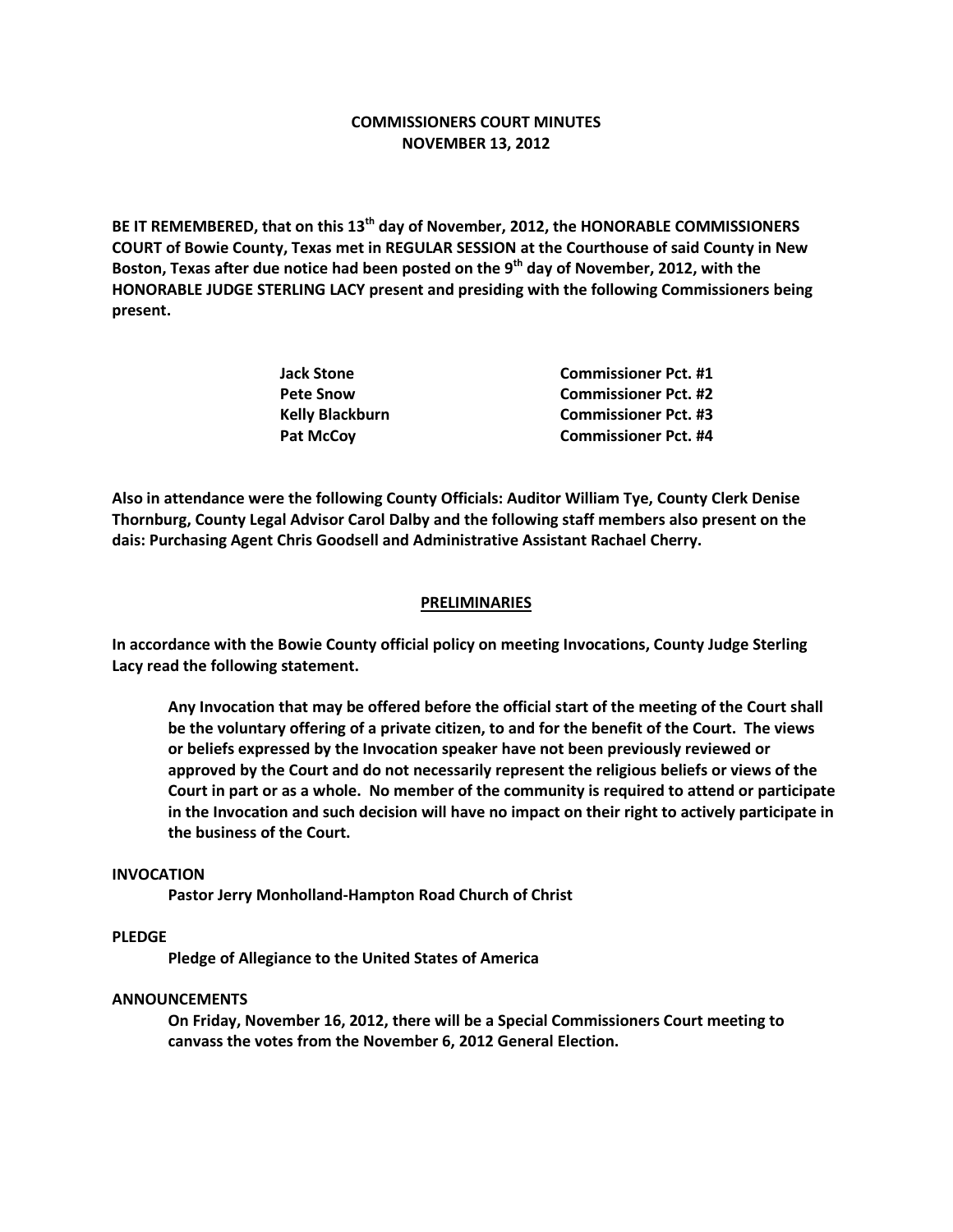# **REGULAR AGENDA ITEMS**

**Court convened at 10:06 A.M. when the following ORDERS, JUDGMENTS and DECREES were had and ORDERED spread upon the minutes of the Court to-wit.**

**Item 1: There were no Public Comments.**

- **Item 2: There were no Commissioners Court response to Public Comments.**
- **Item 3: On this 13th day of November, 2012, a motion was made by Commissioner Pat McCoy and duly second by Commissioner Pete Snow to authorize an application for a Texas Dept. of Transportation and Enhancement Grant-Pat McCoy. This grant application is under the Enhancement Grant Program and is used for projects currently going on (Hwy 82 Project). This will take care of any improvements from Hwy 98 to Hwy 1840. This is a \$1.5 million grant with the County matching 20% (\$300,000). The deadline to apply is November 16, 2012 with the final selection being in July, 2013. After discussions, Judge Lacy asked for each Commissioner's vote. Commissioner Pct. 3 Kelly Blackburn-Yes; Commissioner Pct. 2 Pete Snow-Yes; Commissioner Pct. 4 Pat McCoy-Yes; Commissioner Pct. 1 Jack Stone-Yes and Judge Lacy abstained. Motion was put to a vote and four (4) voted aye and one (1) abstained.**

 **Motion carried.**

- **Item 4: On this 13th day of November, 2012, there was no action taken regarding the sale of one (1) motor grader SN#OB9M00995 in Pct. 4.**
- **Item 5: On this 13th day of November, 2012, a motion was made by Judge Lacy and duly second by Commissioner Kelly Blackburn to approve the Asset Forfeiture Report from the Bowie County, Criminal District Attorney's Office. Motion was put to a vote and all voted aye and none opposed. Motion carried.**
- **Item 6: On this 13th day of November, 2012, a motion was made by Judge Lacy and duly second by Commissioner Pete Snow to ratify the Asset Forfeiture Report from the Bowie County Sheriff's Office. Motion was put to a vote and all voted aye and none opposed. Motion carried.**
- **Item 7: On this 13th day of November, 2012, a motion was made by Commissioner Jack Stone and duly second by Commissioner Kelly Blackburn to re-appoint Linda Shumake and Jan Moser to the Bowie County Child Welfare Board. Motion was put to a vote and all voted aye and none opposed. Motion carried.**
- **Item 8: On this 13th day of November, 2012, a motion was made by Commissioner Pete Snow and duly second by Commissioner Kelly Blackburn to appoint Kim Patterson and Billy McAnally to the Bowie County Child Welfare Board. Motion was put to a vote and all voted aye and none opposed.**